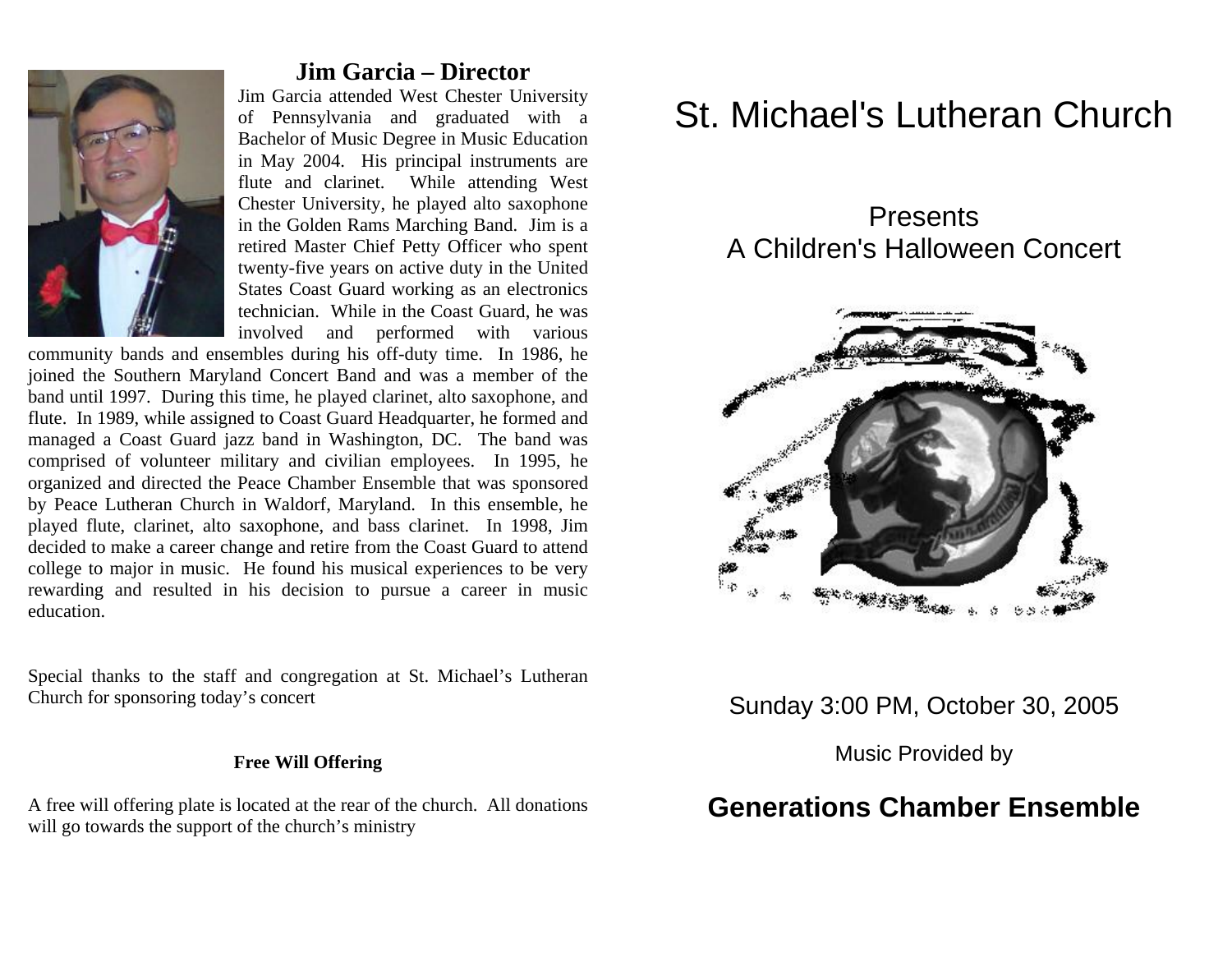#### **Program**

Toccata in D Minor (BWV565) J. S. Bach Funeral March of a Marionette Charles Gounod Selections from Pictures at an Exhibition Modest Mussorgsky

 Promenade IL Vecchio Castello **Tuileries**  Bydlo Promenade 4 Ballet of Chicks in their Shells The Hut on Fowl's Legs The Great Gate of Kiev

#### **Intermission**

Titanyck Time Yohan Bard Ice Caverns Anonymous Selections from Halloween Suite Jim Garcia Tritone Progression Halloween 2000 Altered Visions Pavane Gabriel Faure When I am Laid in Earth Henry Purcell Danse Macabre Camille Saint-Saens

#### **Today's Musicians**

 **Violin Viola** Jennifer Smith Mary Lang\*\*

 **Flutes Clarinets** Ginny Arana Bill Brosius Jim Garcia Jim Garcia Laura Wolfinger (Piccolo)\*\* Becky Sherry Happ Rebecca Tuszynski (Piccolo/Alto Flute)

> **Bass Clarinet Keyboards** Pete Cowan Sandra Cowperthwaite

On April 4, 1866 the Tsar Alexander II narrowly escaped an assassination attempt in the city of Kiev. A competition was ordained for the design of a



great gate to commemorate what was referred to as "the event of April 4, 1866" - the Imperial Censor forbidding language any more particular than this. While the Tsar was happy to have escaped with his life, he apparently was a bit uneasy at any explicit public acknowledgments of the fact. Perhaps it was this ambivalence that led to the eventual cancellation of the project; or it may have been a simple paucity of funds. Victor Hartmann's design for **The Great Gate of Kiev** caused a sensation, and the architect

himself felt it was the finest work he had yet done. The cancellation of the project must have come as a blow.

Tim Eagen Internet Article Jan. 2000 http://www.stmoroky.com/reviews/gallery/pictures/hartmann.htm

#### **Diabolus in Musica – The Tritone in Musick** Internet Article by David Cheribum



*Diabolus in Musica* is Latin for the Devil in Music, and it is a name for the mysterious Tritone (*tritonus*), the interval of the augmented fourth.

In medieval times, the Tritone, after being rejected by the Church as the interval of the Holy Trinity due to its extremely dissonant sound, became the interval of the Devil himself, and it was banned and cursed

by the Church. They even went so far as to suggest that it invoked the Devil to prevent its use, and a great deal of diabolical superstition became associated with this devilish interval of Musick.

It was an awkward interval (an interval is the distance in pitch between two tones), extremely tense in nature, and it was the most dissonant sound in the Scale. Thus it was called the *dissonance of all dissonances* and, for the most part, it was avoided in medieval music theory. Fortunately we now recognize the Tritone (or augmented fourth) as a very useful interval in Musick and it has replaced the perfect fourth in the whole-tone scale.

David Cheribum Internet Article http://thelemicmusick.net/davidcherubim/tritone.htm

\*\* St. Michael's Guest Musicians